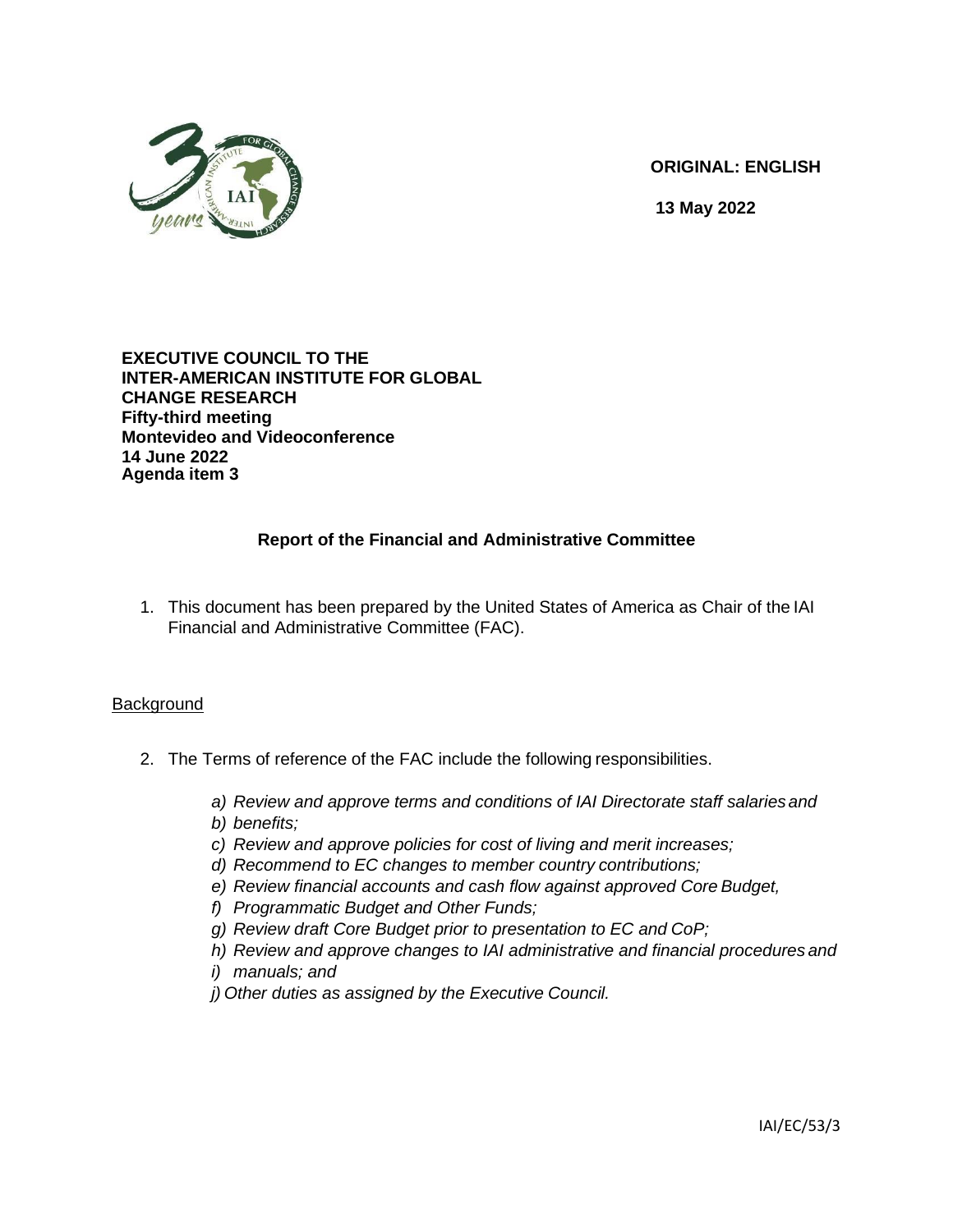## *Report of the Financial and Administrative Committee*

- 3. In light of the above, the *Report of the FAC*, which is attached as an Annex to this document, provides information on administrative and financial matters related to the IAI, its Directorate and activities.
- 4. The *Report of the FAC* notes that: *The Auditors' report covering fiscal year 2020-21 gave an unqualified opinion that the IAI's financial statement presented fairly in all material respects the financial position of the IAI. Staff are commended for again receiving an unqualified audit opinion*.
- 5. The IAI Executive Council, at its 53st meeting, will take note of the *Report of the Financial and Administrative Committee* during its review and decisions on financial and administrative issues of the IAI.

### Recommendation

6. The Conference of the Parties is invited to take note of this report.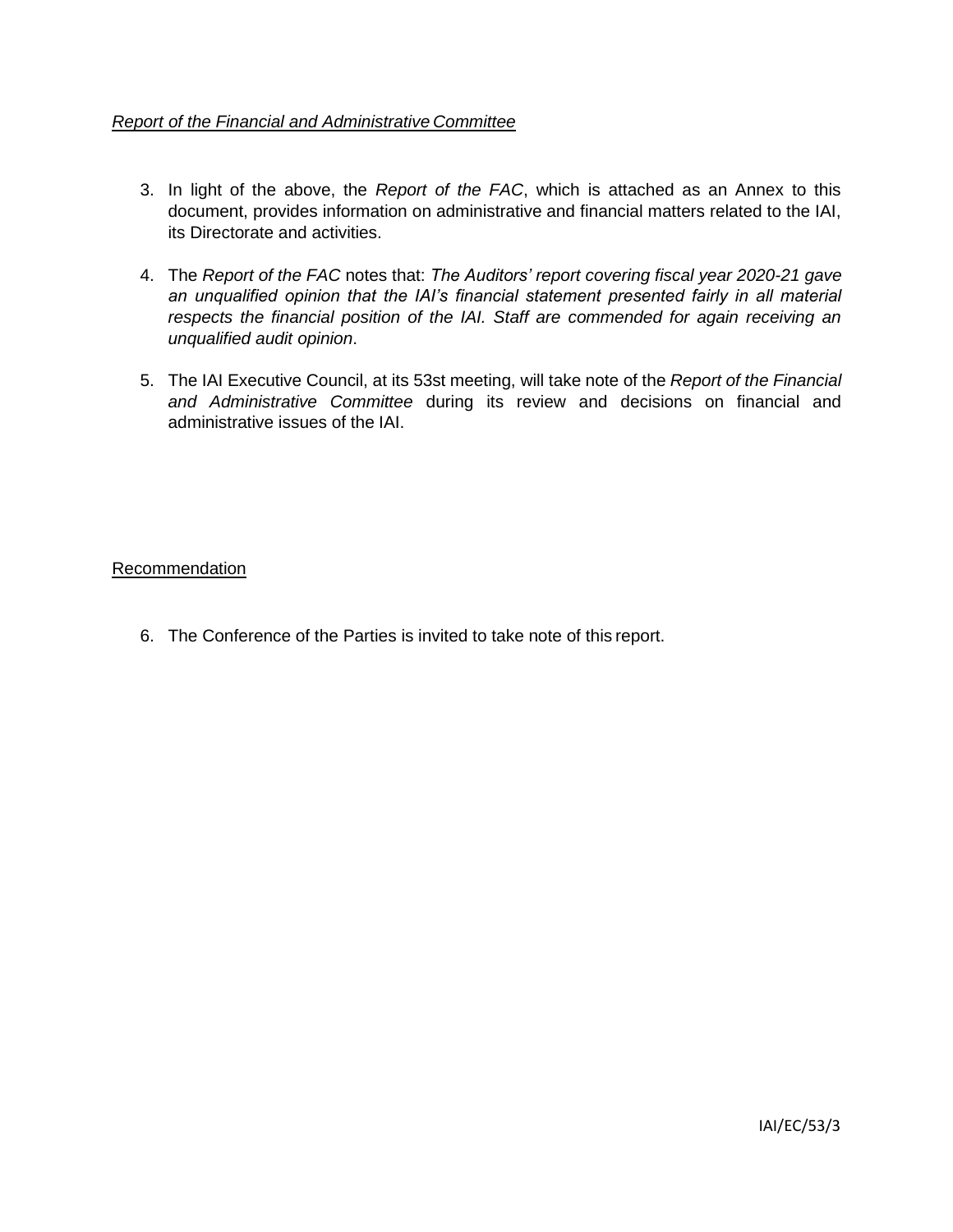### **Anexo**

### **Report of the Financial and Administrative Ad Hoc Committee**

#### **Review of IAI 2022-2023 Core Budget Request**

The Financial and Administrative Committee (FAC) operates as a committee of the Executive Council, providing advice to the IAI and EC on administrative and financial matters. Open to all member countries, the FAC presently is composed of one individual from the United States. The FAC received and has reviewed the IAI's core budget request for the coming fiscal year and recommends that the Executive Council forward it to the Council of the Parties for approval.

#### **Budget**

The FAC found the budget request to be responsive to the evolving nature of IAI operations, and the proposed expenses reasonable and appropriate. The budget proposes no increase in country contributions for the coming year with expenses roughly steady at about \$1,400,000.

#### **Audit Report**

The Auditors' report covering fiscal year 2020-21 gave an unqualified opinion that the IAI's financial statement presented fairly in all material respects the financial position of the IAI. Staff are commended for again receiving an unqualified audit opinion.

#### **Country Contributions**

As an international organization, the IAI relies on the voluntary contributions of its members to support day-to-day operations and oversee research activities. The world situation regarding COVID-19 has stressed many member nations, but without sustained support of the IAI through the contributions of all members the long-term health of IAI is threatened.

William Smith, FAC Chair